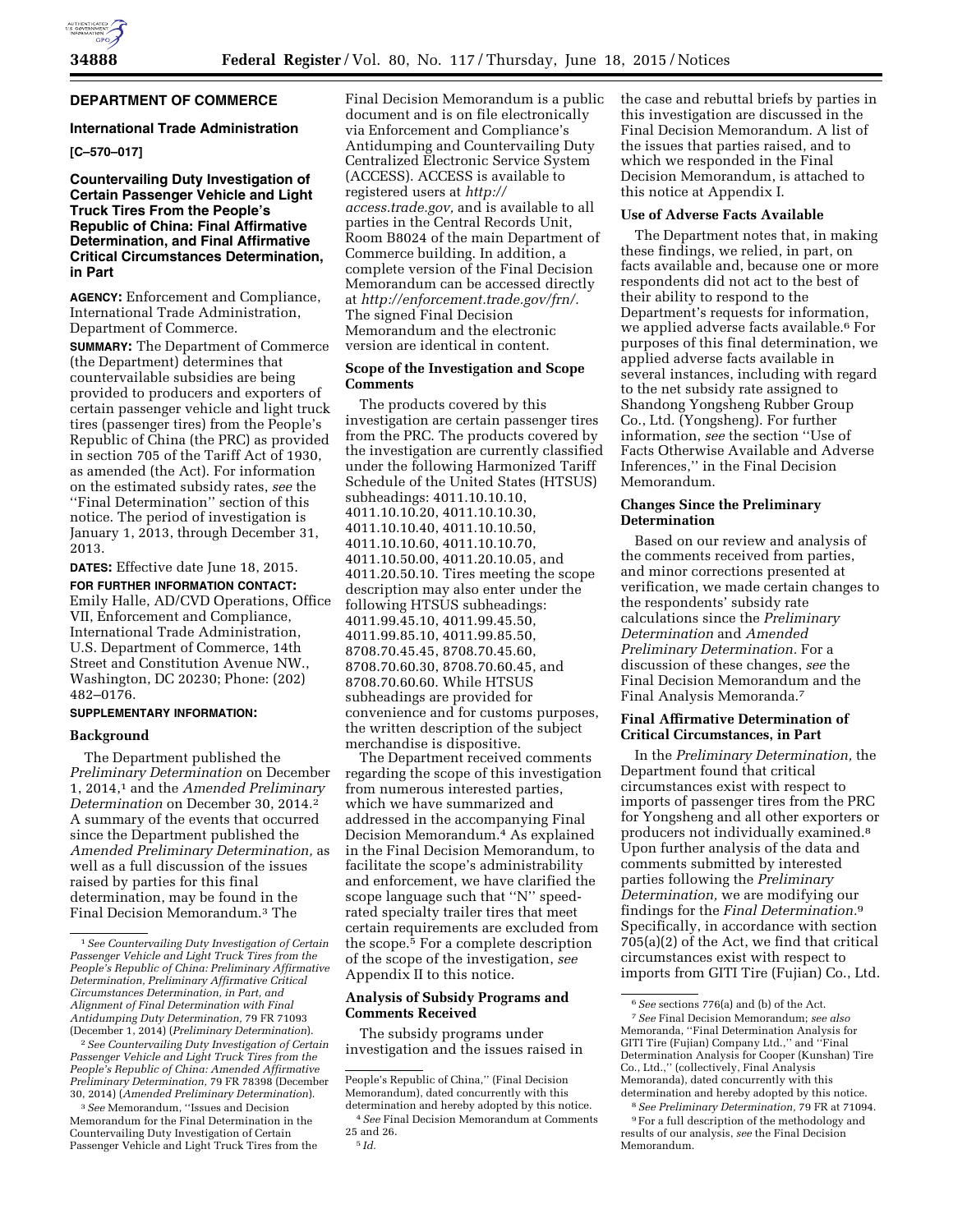(GITI Fujian), Yongsheng, and all other producers or exporters, but do not exist for Cooper (Kunshan) Tire Co., Ltd. (Cooper).

# **Final Determination**

In accordance with section 705(c)(1)(B)(i) of the Act, we calculated a rate for GITI Fujian and Cooper, the only two individually investigated exporters/producers of the subject merchandise that participated in this investigation.10 We adjusted the cash deposit rates for GITI Fujian, Yongsheng, and all other producers or exporters to reflect our finding that a program-wide change exists with regard to one subsidy program.<sup>11</sup> The cash deposit rates listed below reflect this adjustment.

In accordance with sections 705(c)(1)(B)(i)(I) and 705(c)(5)(A) of the Act, for companies not individually investigated, we apply an ''all others'' rate, which is normally calculated by weighting the subsidy rates of the individual companies selected as respondents with those companies' export sales of the subject merchandise to the United States. Under section  $705(c)(5)(A)(i)$  of the Act, the all others rate should exclude zero and *de minimis* rates calculated for the exporters and producers individually investigated, and any rates determined entirely under section 776 of the Act. We therefore have excluded Yongsheng's rate from the all others rate.

Notwithstanding the language of section  $705(c)(5)(A)(i)$  of the Act, we have not calculated the all others rate by weight-averaging the rates of GITI Fujian and Cooper because doing so risks disclosure of proprietary information. Therefore, and consistent with the Department's practice where such risk exists, for the all others rate, we calculated a weight average of GITI Fujian's and Cooper's rates using publicly ranged data.12 Since both GITI Fujian and Cooper received countervailable export subsidies and the all others rate is an average based on the individually investigated respondents, the all others rate includes export subsidies. We determine the total estimated net countervailable subsidy rates to be:

| Company | Subsidy rate<br>(percent) | Cash deposit rate<br>(percent) |
|---------|---------------------------|--------------------------------|
|         | 37.20                     | 36.79                          |
|         | 20.73                     | 20.73                          |
|         | 100.77                    | 100.37                         |
|         | 30.87                     | 30.61                          |

#### **Continuation of Suspension of Liquidation**

As a result of our *Preliminary Determination,* and pursuant to section 703(d) of the Act, we instructed U.S. Customs and Border Protection (CBP) to suspend liquidation of all entries of merchandise under consideration from the PRC that were entered or withdrawn from warehouse, for consumption, on or after September 2, 2014 (for those entities for which we found critical circumstances exist) or on or after December 1, 2014, the date of publication of the *Preliminary Determination* in the **Federal Register**  (for all entities for which we did not find critical circumstances exist). In accordance with section 703(d) of the Act, we issued instructions to CBP to discontinue the suspension of liquidation for CVD purposes for subject merchandise entered, or withdrawn from warehouse, on or after March 31, 2015, but to continue the suspension of liquidation of all entries from September 2, 2014, or December 1, 2014, as the case may be, through March 30, 2015.

If the U.S. International Trade Commission (the ITC) issues a final affirmative injury determination, we will issue a CVD order and will reinstate the suspension of liquidation under section 706(a) of the Act and will require a cash deposit of estimated CVDs for such entries of subject merchandise in the amounts indicated above. If the ITC determines that material injury, or threat of material injury, does not exist, this proceeding will be terminated and all estimated duties deposited or securities posted as a result of the suspension of liquidation will be refunded or canceled.

### **ITC Notification**

In accordance with section 705(d) of the Act, we will notify the ITC of our determination. In addition, we are making available to the ITC all nonprivileged and non-proprietary information related to this investigation. We will allow the ITC access to all privileged and business proprietary information in our files, provided the ITC confirms that it will not disclose such information, either publicly or under an administrative protective order (APO), without the written consent of the Assistant Secretary for Enforcement and Compliance.

## **Notification Regarding Administrative Protective Orders**

In the event the ITC issues a final negative injury determination, this notice will serve as the only reminder to parties subject to an APO of their responsibility concerning the disposition of proprietary information disclosed under APO in accordance with 19 CFR 351.305(a)(3). Timely written notification of the return or destruction of APO materials, or conversion to judicial protective order, is hereby requested. Failure to comply with the regulations and terms of an APO is a violation subject to sanction.

This determination is issued and published pursuant to sections 705(d) and 777(i) of the Act.

#### **Paul Piquado,**

*Assistant Secretary for Enforcement and Compliance.* 

Dated: June 11, 2015.

<sup>10</sup>The individually-investigated exporters/ producers are (1) GITI Tire (Fujian) Co., Ltd., and its cross-owned affiliated companies GITI Tire (China) Investment Company Ltd., GITI Radial Tire (Anhui) Company Ltd., GITI Tire (Hualin) Company Ltd., GITI Steel Cord (Hubei) Company Ltd., Anhui Prime Cord Fabrics Company Ltd., GITI Tire Corporation, GITI Tire (Anhui) Company Ltd., GITI Greatwall Tire (Yinchuan) Company Ltd., GITI Steel Cord (Anhui) Company Ltd., Anhui Prime Cord

Weaving Company Ltd., and Anhui Prime Cord Twisting Company Ltd.; (2) Cooper Kunshan Tire Co., Ltd., and its cross-owned affiliated company, Cooper Chengshan (Shandong) Tire Co., Ltd.; and (3) Yongsheng.

<sup>11</sup>*See* Final Decision Memorandum at Comment 15.

<sup>12</sup>*See, e.g., Countervailing Duty Investigation of Chlorinated Isocyanurates From the People's Republic of China: Preliminary Determination and* 

*Alignment of Final Determination With Final Antidumping Determination,* 79 FR 10097, 10098 (February 24, 2014), unchanged in *Countervailing Duty Investigation of Chlorinated Isocyanurates From the People's Republic of China: Final Affirmative Countervailing Duty Determination,* 79 FR 56560, 56562 (September 22, 2014); *see also*  Memorandum, ''Calculation of the All Others Rate for the Final Determination,'' June 11, 2015.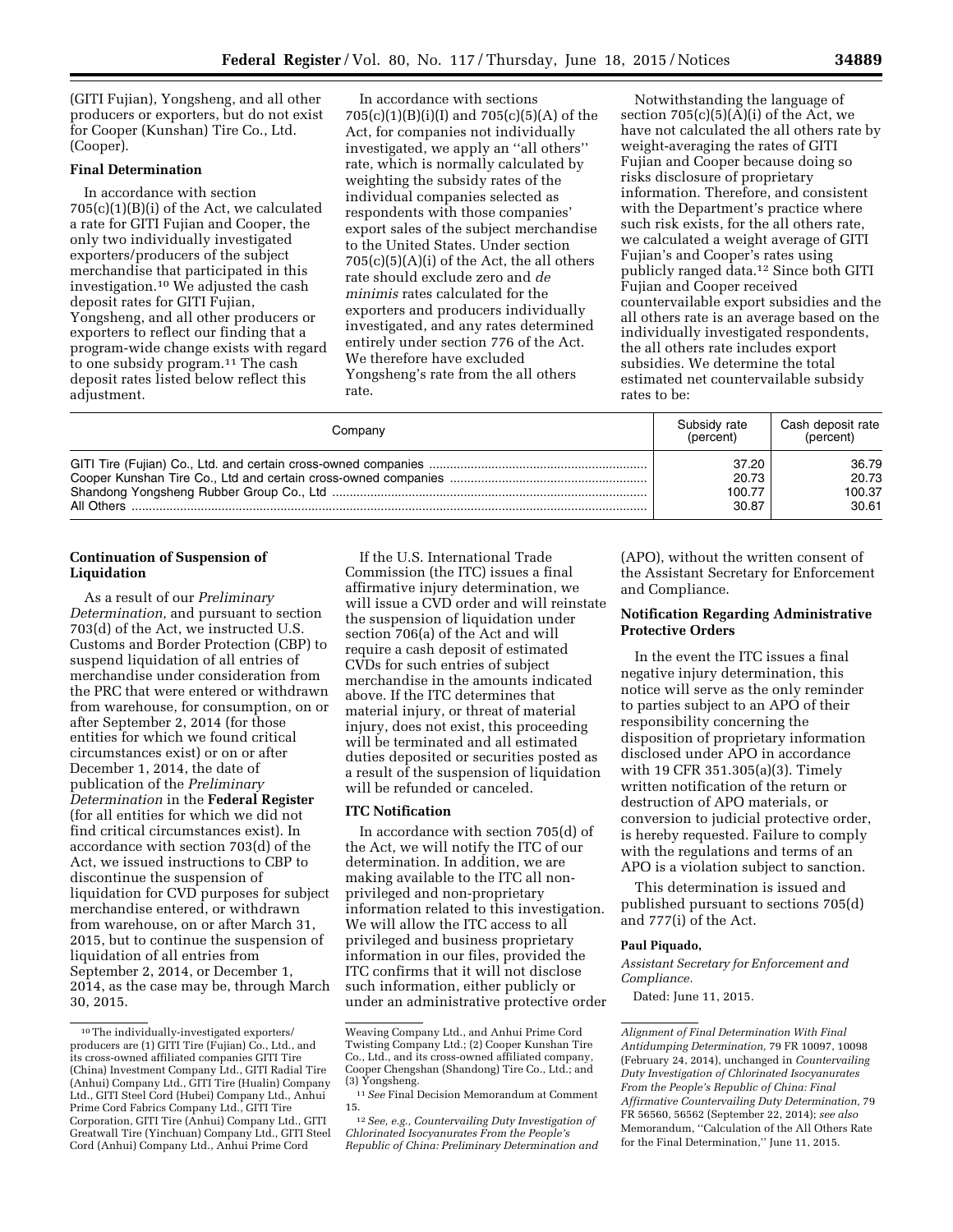# **Appendix I**

#### **List of Topics Discussed in the Final Decision Memorandum**

- I. Summary
- II. Background
- III. Final Determination of Critical Circumstances, in Part
- IV. Scope of the Investigation
- V. Application of the Countervailing Duty Law to Imports from the PRC
- VI. Subsidies Valuation Information
- VII. Benchmarks and Discount Rates
- VIII. Use of Facts Otherwise Available and Adverse Inferences
- IX. Analysis of Programs
- X. Analysis of Comments
- Comment 1: Whether GITI Fujian's Input Suppliers are Authorities
- Comment 2: Appropriate Benchmark for Inputs at LTAR
- Comment 3: Whether Benchmarks for LTAR Inputs Should Exclude International Freight or Inland Freight
- Comment 4: Inputs Supplied by Other GITI Companies Should Not be Countervailed
- Comment 5: Correct Electricity Rate Selections
- Comment 6: Whether to Countervail Government Policy Lending Program
- Comment 7: Whether the Export Buyer's Credit Program Was Used by Respondents
- Comment 8: Whether to Countervail CKT's Land in the Kunshan ETDZ
- Comment 9: Whether to Countervail Assets from the Chengshan Group to Cooper for LTAR
- Comment 10: Whether PCT is the Successorin-Interest to CCT
- Comment 11: Adjustments to Cooper's Originally Reported Data
- Comment 12: Whether the Department Should Accept the Minor Corrections Presented by GITI Fujian at Verification
- Comment 13: Whether Loans to GITI Anhui Radial are Export Subsidies
- Comment 14: Correct Sales Denominator for the GITI Companies
- Comment 15: Cash Deposit Rate for Terminated Programs
- Comment 16: Whether to Countervail the VAT Exemptions and Deductions for Central Regions Program
- Comment 17: Whether to Countervail the Key Enterprise Staffing Subsidy, 2013
- Comment 18: Whether to Apply AFA to Subsidies Received by Hualin Tyre
- Comment 19: Whether the Department Should Attribute to GITI Fujian Subsidies Received by GITI Anhui Through 2010 and Subsidies Received by GITI Yinchuan Greatwall Through the POI
- Comment 20: Subsidy Rate for GITI Anhui's Use of the Import Tariff and VAT Exemptions for Imported Equipment Programs
- Comment 21: AFA Rate for Yongsheng Comment 22: Appropriate Time Periods for
- Critical Circumstances Analysis Comment 23: Whether Seasonality Exists in
- the Critical Circumstances Data
- Comment 24: Whether Company Specific Data Should be Used in the Department's Critical Circumstances Analysis

Comment 25: Whether to Modify the Language of the Exclusion on Special Trailer (ST) Tires Comment 26: Whether Slingshot Tires Are

Included in the Scope XI. Recommendation

# **Appendix II**

# **Scope of the Investigation**

The scope of this investigation is passenger vehicle and light truck tires. Passenger vehicle and light truck tires are new pneumatic tires, of rubber, with a passenger vehicle or light truck size designation. Tires covered by this investigation may be tube-type, tubeless, radial, or non-radial, and they may be intended for sale to original equipment manufacturers or the replacement market.

Subject tires have, at the time of importation, the symbol ''DOT'' on the sidewall, certifying that the tire conforms to applicable motor vehicle safety standards. Subject tires may also have the following prefixes or suffix in their tire size designation, which also appears on the sidewall of the tire:

Prefix designations:

P—Identifies a tire intended primarily for service on passenger cars.

LT—Identifies a tire intended primarily for service on light trucks.

Suffix letter designations: LT—Identifies light truck tires for service on trucks, buses, trailers, and

multipurpose passenger vehicles used in nominal highway service. All tires with a "P" or "LT" prefix, and all tires with an ''LT'' suffix in their

sidewall markings are covered by this investigation regardless of their intended use.

In addition, all tires that lack a ''P'' or "LT" prefix or suffix in their sidewall markings, as well as all tires that include any other prefix or suffix in their sidewall markings, are included in the scope, regardless of their intended use, as long as the tire is of a size that is among the numerical size designations listed in the passenger car section or light truck section of the *Tire and Rim Association Year Book,* as updated annually, unless the tire falls within one of the specific exclusions set out below.

Passenger vehicle and light truck tires, whether or not attached to wheels or rims, are included in the scope. However, if a subject tire is imported attached to a wheel or rim, only the tire is covered by the scope.

Specifically excluded from the scope of this investigation are the following types of tires:

(1) Racing car tires; such tires do not bear the symbol ''DOT'' on the sidewall and may be marked with ''ZR'' in size designation;

(2) new pneumatic tires, of rubber, of a size that is not listed in the passenger car section or light truck section of the *Tire and Rim Association Year Book;* 

(3) pneumatic tires, of rubber, that are not new, including recycled and retreaded tires;

(4) non-pneumatic tires, such as solid rubber tires;

(5) tires designed and marketed exclusively as temporary use spare tires for passenger vehicles which, in addition, exhibit each of the following physical characteristics:

(a) The size designation and load index combination molded on the tire's sidewall are listed in Table PCT–1B (''T'' Type Spare Tires for Temporary Use on Passenger Vehicles) of the *Tire and Rim Association Year Book,* 

(b) the designation ''T'' is molded into the tire's sidewall as part of the size designation, and,

(c) the tire's speed rating is molded on the sidewall, indicating the rated speed in MPH or a letter rating as listed by *Tire and Rim Association Year Book,*  and the rated speed is 81 MPH or a ''M'' rating;

(6) tires designed and marketed exclusively for specialty tire (ST) use which, in addition, exhibit each of the following conditions:

(a) The size designation molded on the tire's sidewall is listed in the ST sections of the *Tire and Rim Association Year Book,* 

(b) the designation ''ST'' is molded into the tire's sidewall as part of the size designation,

 $(c)$  the tire incorporates a warning. prominently molded on the sidewall, that the tire is ''For Trailer Service Only'' or ''For Trailer Use Only'',

(d) the load index molded on the tire's sidewall meets or exceeds those load indexes listed in the *Tire and Rim Association Year Book* for the relevant ST tire size, and

(e) either

(i) the tire's speed rating is molded on the sidewall, indicating the rated speed in MPH or a letter rating as listed by *Tire and Rim Association Year Book,*  and the rated speed does not exceed 81 MPH or an ''M'' rating; or

(ii) the tire's speed rating molded on the sidewall is 87 MPH or an ''N'' rating, and in either case the tire's maximum pressure and maximum load limit are molded on the sidewall and either

(1) both exceed the maximum pressure and maximum load limit for any tire of the same size designation in either the passenger car or light truck section of the *Tire and Rim Association Year Book;* or

(2) if the maximum cold inflation pressure molded on the tire is less than